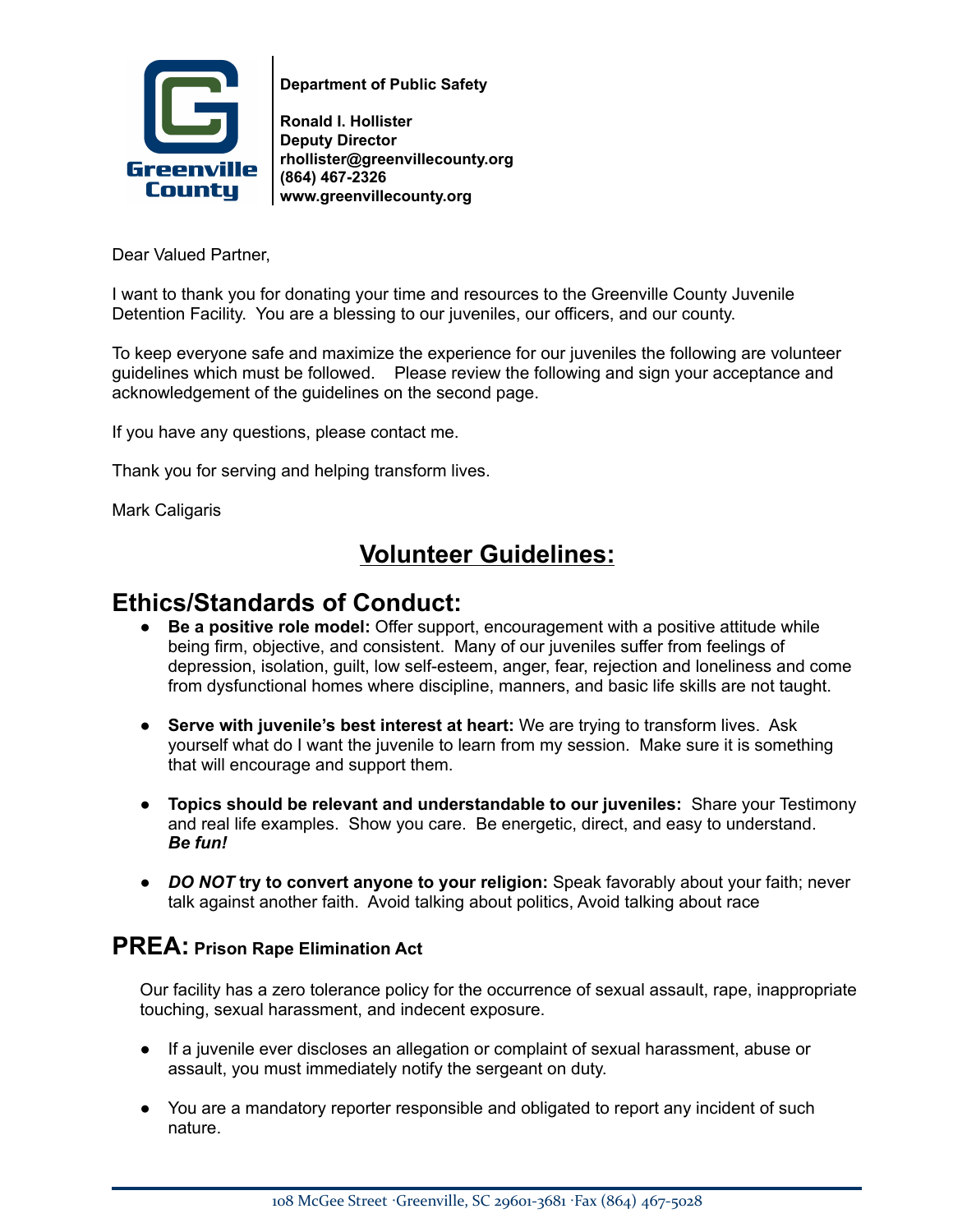# **Confidentiality:**

- *DO NOT* **share your personal information such as your address or phone number with the juveniles:**
	- o All correspondence with juveniles should be directed through the Volunteer Program Coordinator, Juvenile Detention Facility, 108 McGee Street, Greenville, SC 29601.
- *DO NOT* **ask the juveniles why they are here:** If a juvenile wants to tell you something about their situation; great however, you need to steer away from their crime. What a juvenile is charged with is no concern of yours. If you happen to know what a juvenile is charged with, do not discuss it.
- **Photographing juveniles is prohibited**
- *DO NOT* **share conversations with or about juveniles with non-DJJ personnel, who do not have a need to know.**

## **Safety and Security:**

- **The Officers are in charge: Obey them at ALL times.**
	- o Check with them on any movement of the juveniles.
		- For example: personal prayer, games, distributing snacks, and selection of teams…
	- o Check with officers regarding extending your time if you are running long.
- **Should an altercation arise,** *DO NOT* **get involved.**
	- o Remain calm and remove yourself from the situation
- **No personal Items are allowed in the building:** All purses, cell phones, money, medicine… should be left in your locked car or placed in the lockers in the entryway to the building. Your car keys should be locked in a locker in the entry way or in your pocket and not removed along with an identification card or driver's license. **You are required to walk through the metal detector each time you enter the facility.**
- **No personal favors for the juveniles:** Please tell them you are ONLY allowed to teach the subject matter approved by the Juvenile Facility and cannot do anything beyond that. If a juvenile states a need refer them to an officer.
- **Materials to be distributed MUST be PRE-APPROVED by the Volunteer Coordinator and/or the Sergeant on Duty:** (Food, Literature, Donations…). You are not allowed to bring in anything that has not been approved.

#### **Contraband:**

**Includes any item not officially authorized by the Assistant County Administrator for the Department of Public Safety, Deputy Director, Jail Administrator or their designee.**

- Any item authorized by which has been modified for another use, or any item brought into the facility by other than proper channels.
	- o Some examples but not limited to: weapons, firearms, knives, clubs, drugs, alcohol, medicine, tools, money, cigarettes, cigars, lighters, vapor cigarettes, cell phones, pocketbooks, book bags…
- Any item(s) that could be fashioned into a weapon or escape tool, any item(s) beyond the approved limit and any items not specifically authorized.

#### **Note: Introducing contraband into the Greenville County Juvenile Detention Facility can be a FELONY criminal offense.**